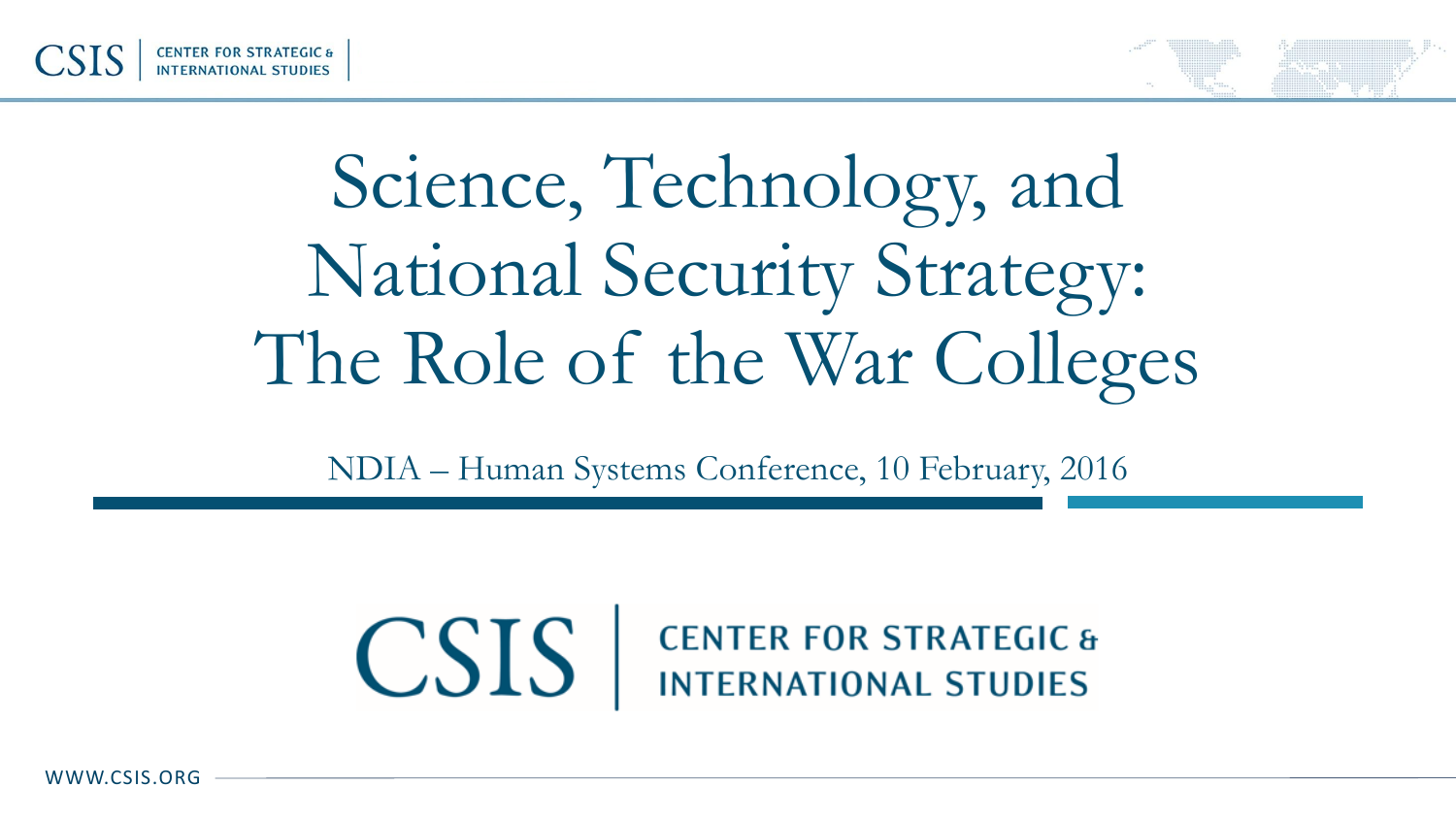

# DARPA's Neural Engineering System Design (NESD) project – a neural interface between the brain and the digital world.



(Photo: Getty Images/Digital Vision)

WWW.CSIS.ORG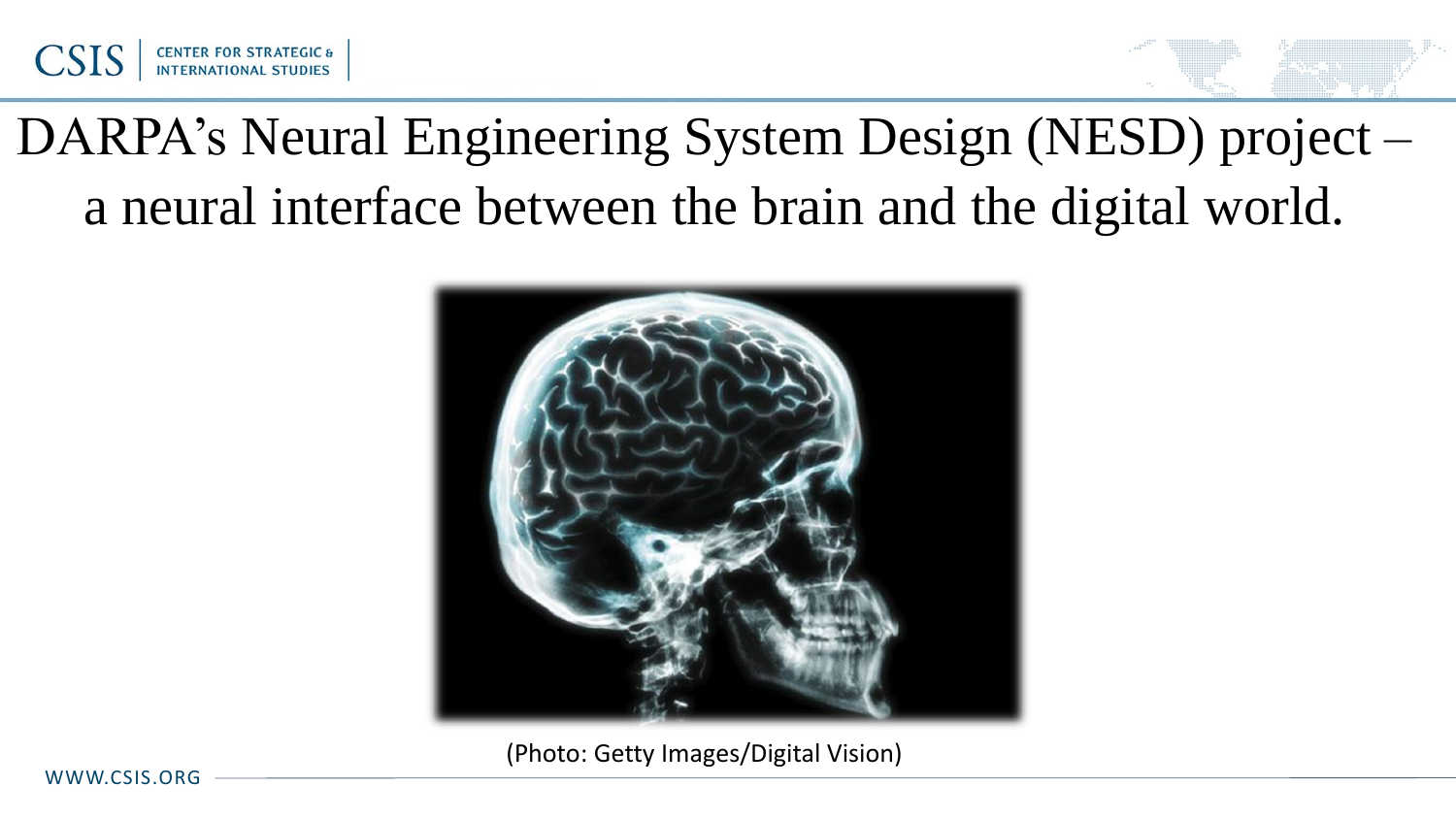

## **Our Question:**

What is needed to develop strategic thinkers that understand the impacts that emerging sciences and technologies (S&T) will have, not only on national security strategy, but also on the construction of the Future Force?

#### Some thoughts from senior Defense leaders…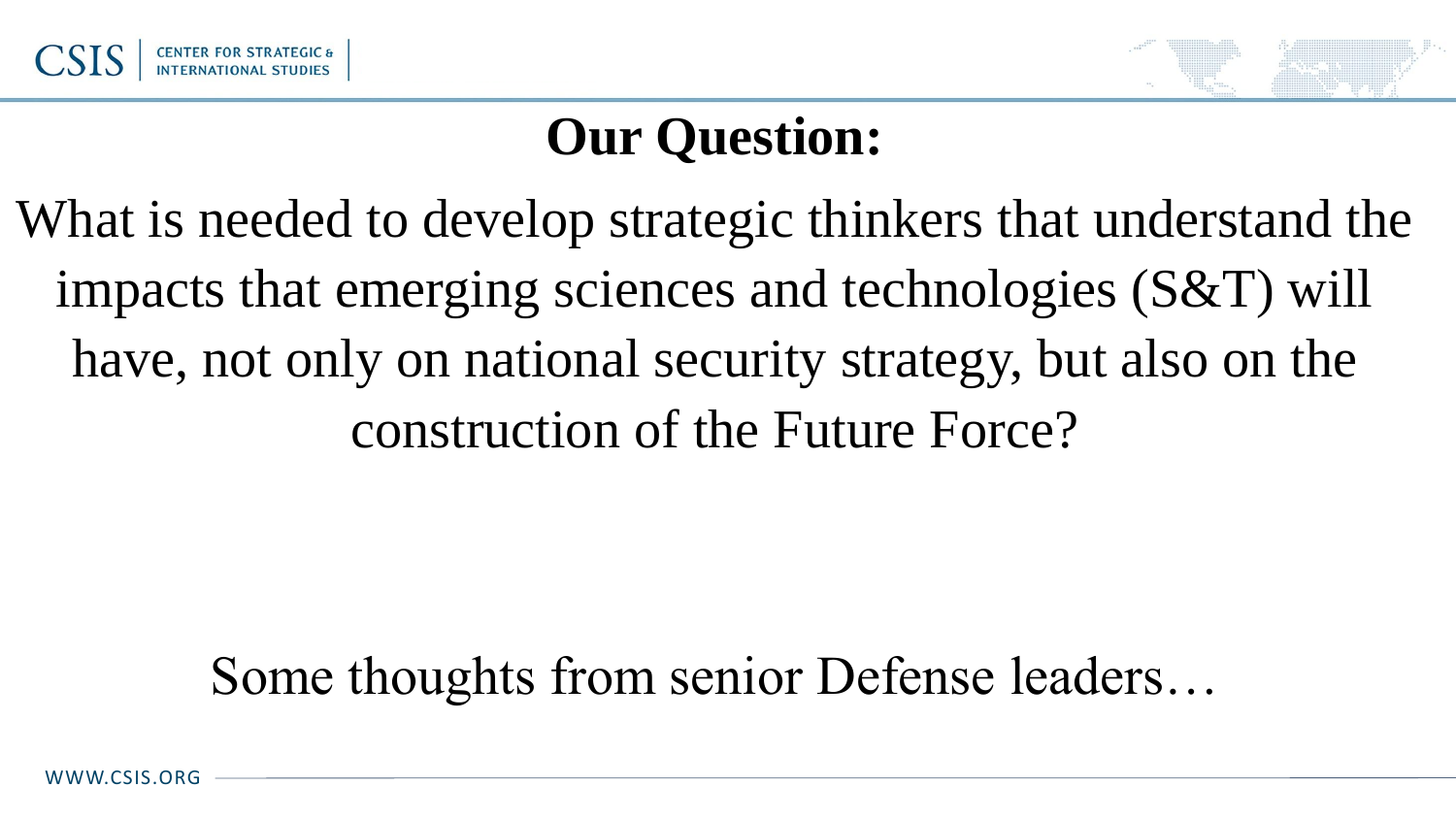

*"…learning machines, human-machine collaboration, assisted human operations, human-machine combat teaming, and autonomous weapons. Those are the five components* [of the Third Offset]*, and they're going to ride on the back of a learning network."* – Bob Work, Deputy Secretary of Defense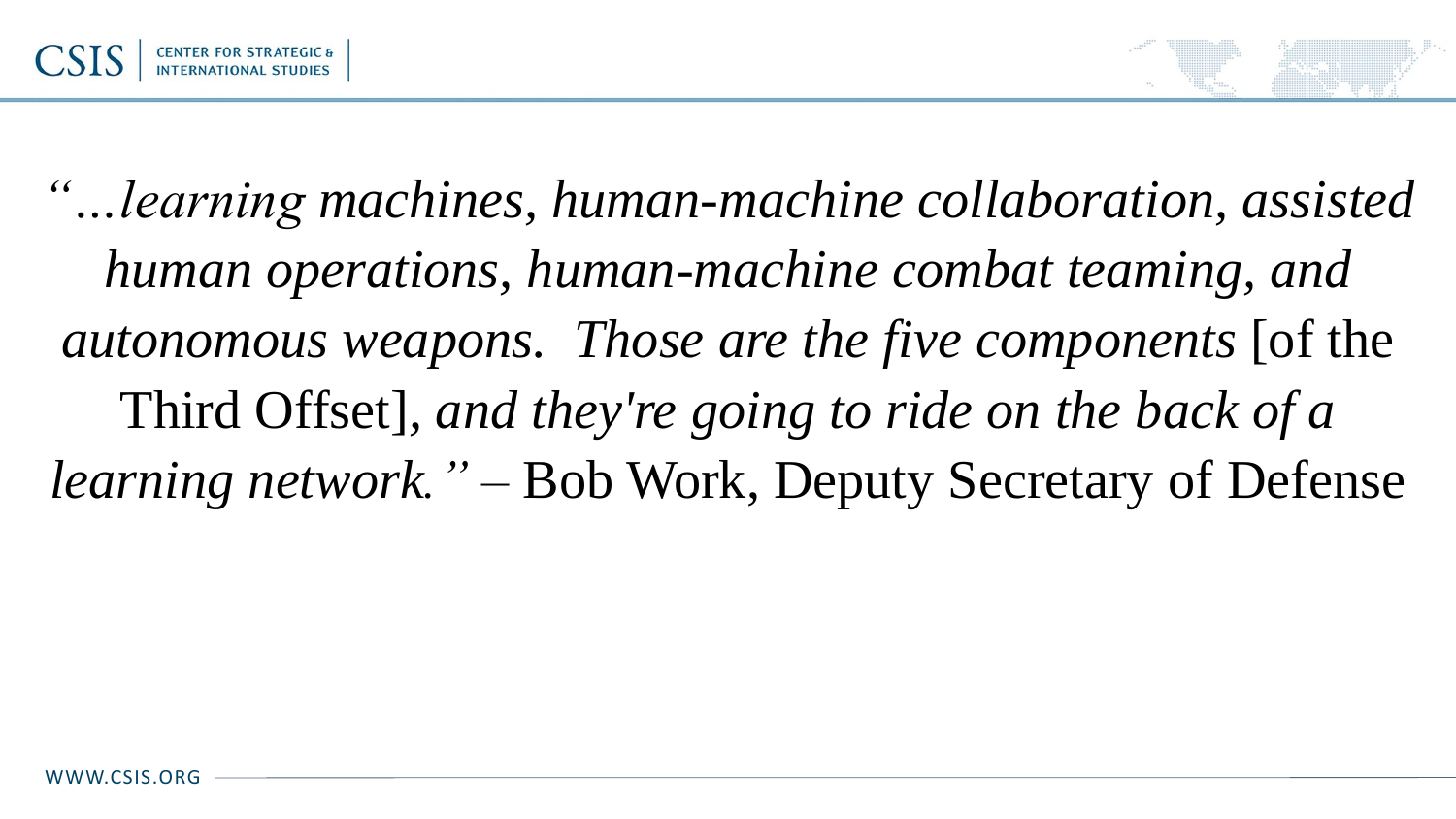

"*There are significant technologies…that are clearly going to change not the nature of war, but they're probably going to deeply change the character of war*." – General Mark Milley, Chief of Staff of the U.S. Army

"*The environment of the future is going to be more networked in the way we approach the future of joint warfare and how we fit into the joint team.*" – General David Goldfein, Vice Chief of Staff of the U.S. Air Force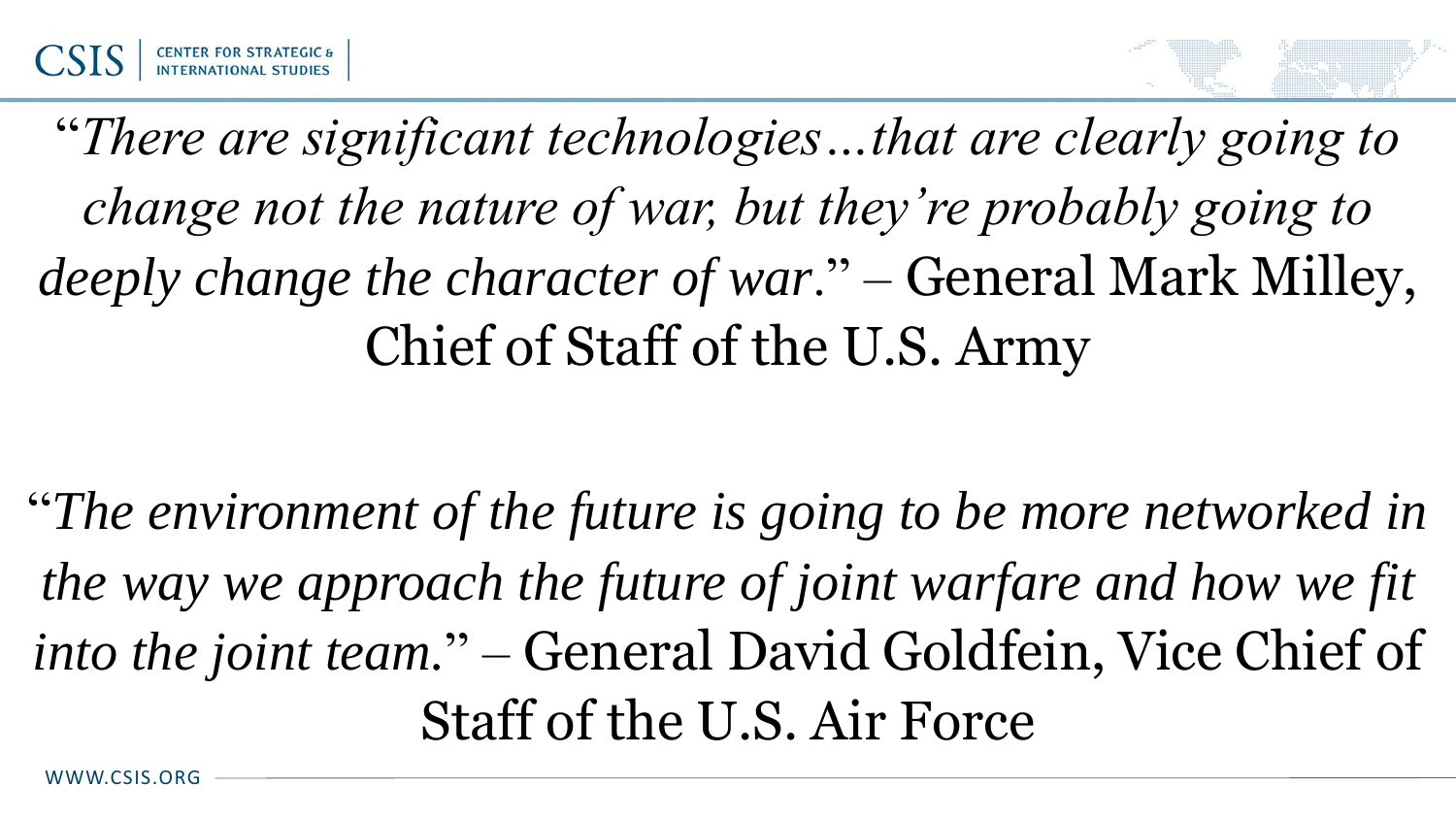

"… *do the technologies that are being developed in the commercial sector principally provide the kind of force multiplier that we had when we combined tactical nuclear weapons with fielded formations or precision and stealth with fielded formations?"* – General Paul Selva, Vice Chairman of the Joint Chiefs of Staff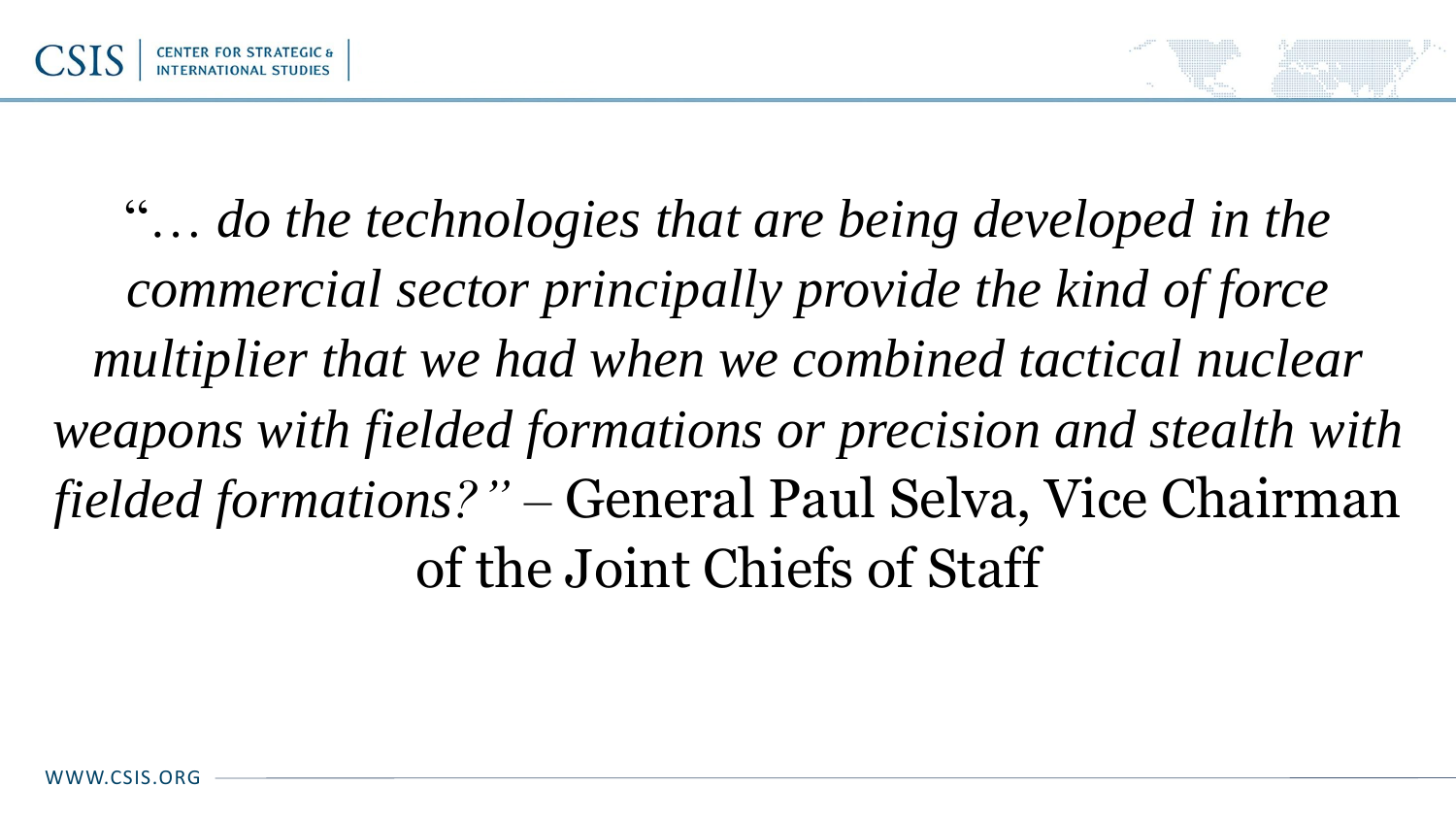

*"We need chess players who can operate in a multi-dimensional environment with multiple activities taking place simultaneously, on a board where they may not fully understand the rules by which our adversaries are playing.*" – Admiral Cecil Haney, Commander of U.S. Strategic Command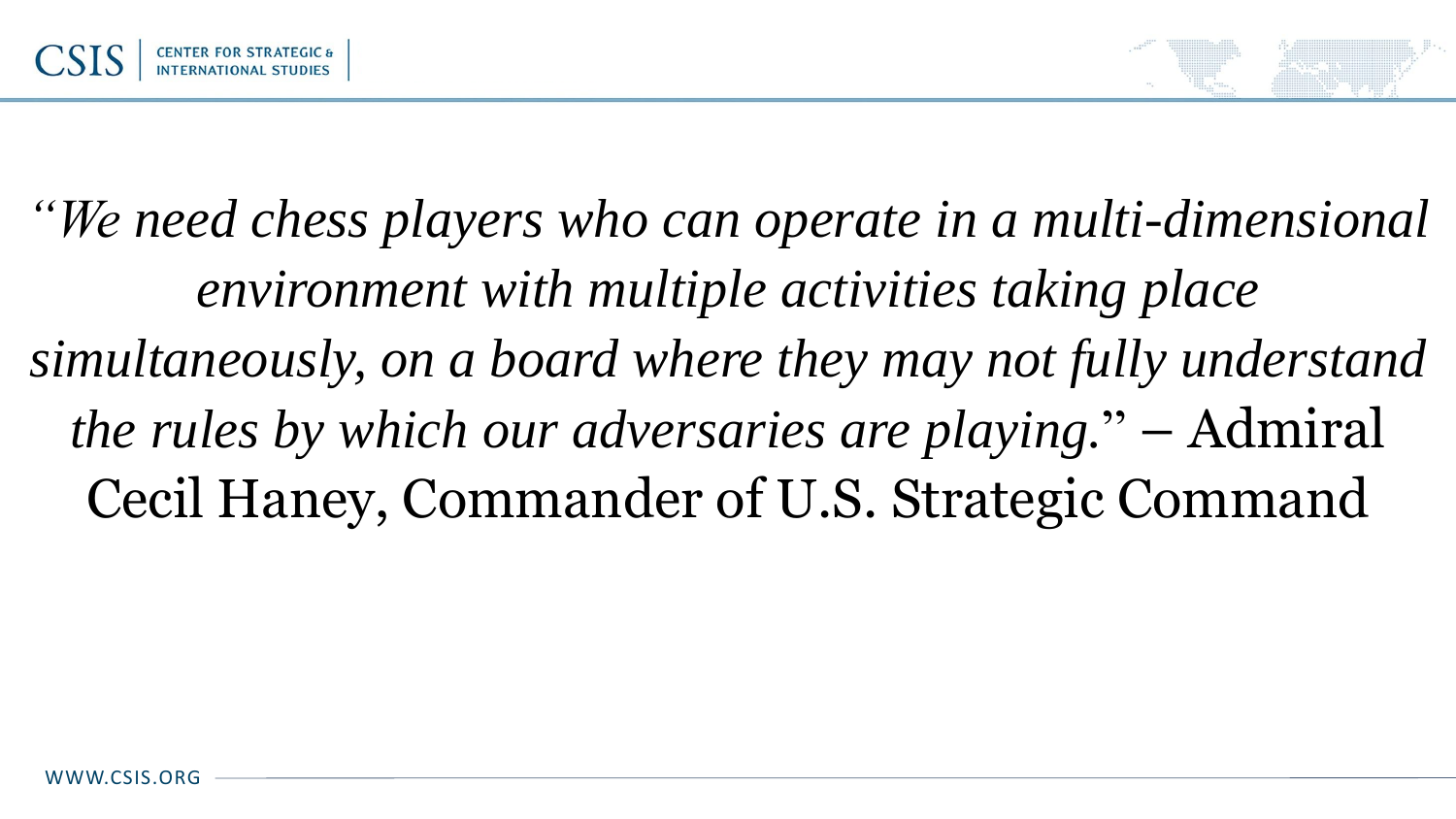

**Emerging sciences and technologies that may shape strategic thinking in…**

- 2016-2020: Swarm robotics, nano-satellites, virtual reality, 3D printing, advanced navigation in GPS-denied settings;
- 2021-2025: Human-machine combat teaming, directed energy weapons, hypervelocity projectiles, medical advances;
- WWW.CSIS.ORG • 2026-2050: Neural interfaces, regenerative materials, alternative power sources, autonomous decision-making.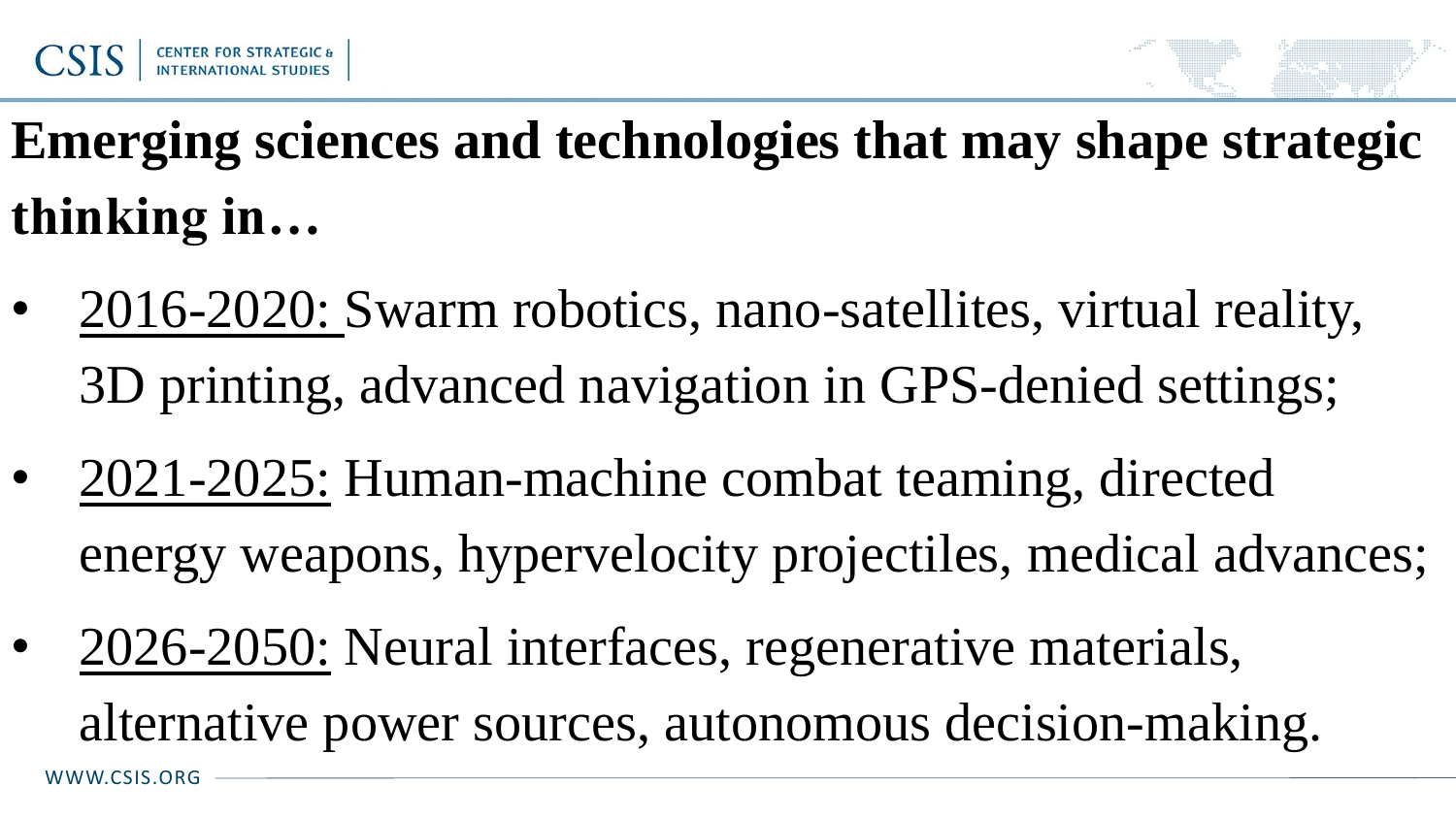

## **Recommendations Involving New Resource Arrangements:**

- 1.Using existing complementary organizations or research centers within the war colleges as an S&T resource;
- 2.Encouraging regional partnerships between war colleges and centers of research in both the public and private sector;
- 3.Creating a "chief innovator" position within a war college president's office.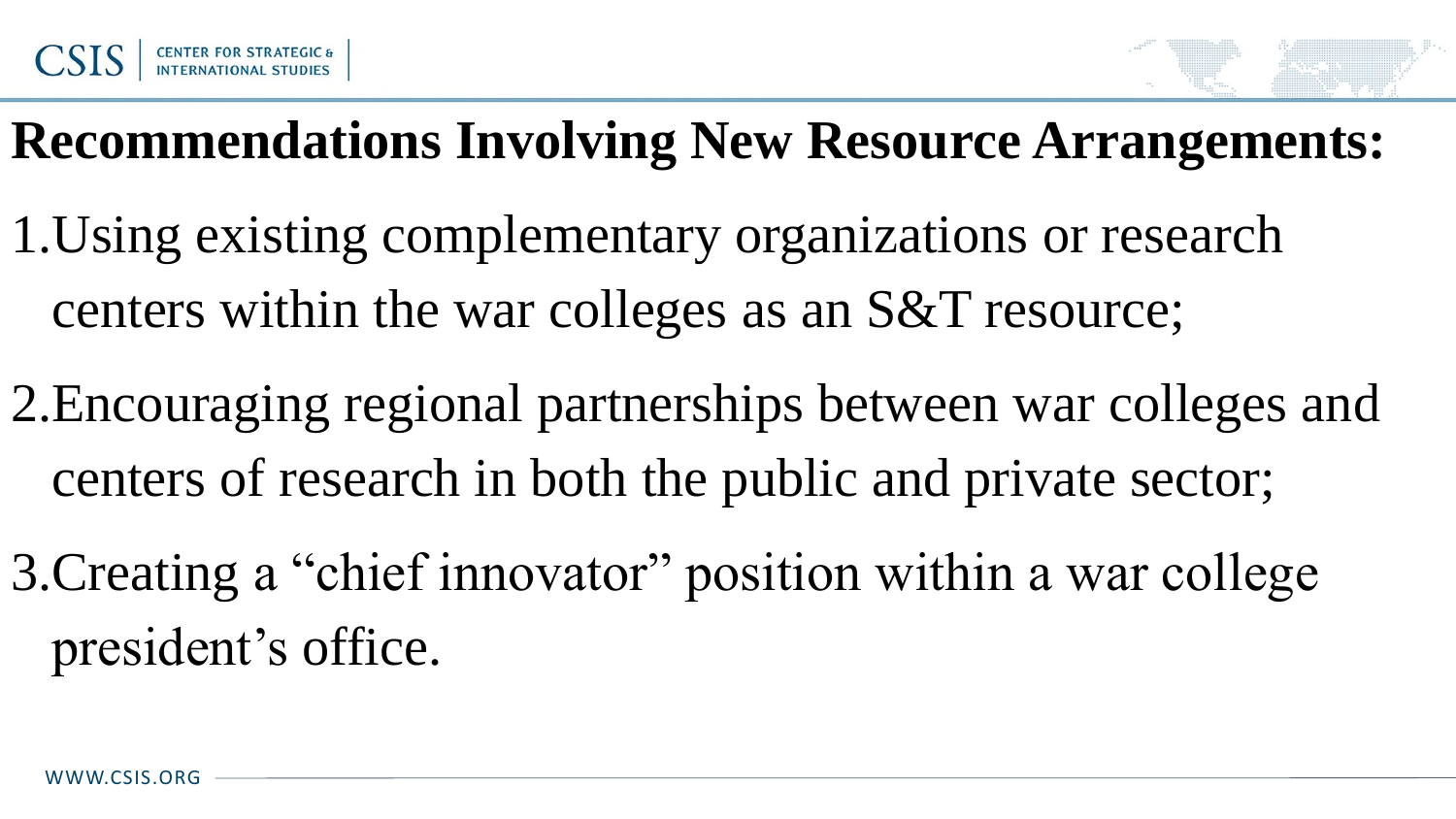

#### **Recommendations Involving Methods of Instruction:**

- 1.Annual series of lectures from nationally recognized technology leaders;
- 2.Offering strategic S&T electives, and student-faculty projects;
- 3.Including strategic innovation during war-gaming exercises;
- 4.Creating a self-selected, post-graduate program that focuses specifically on strategic thinking for innovation.